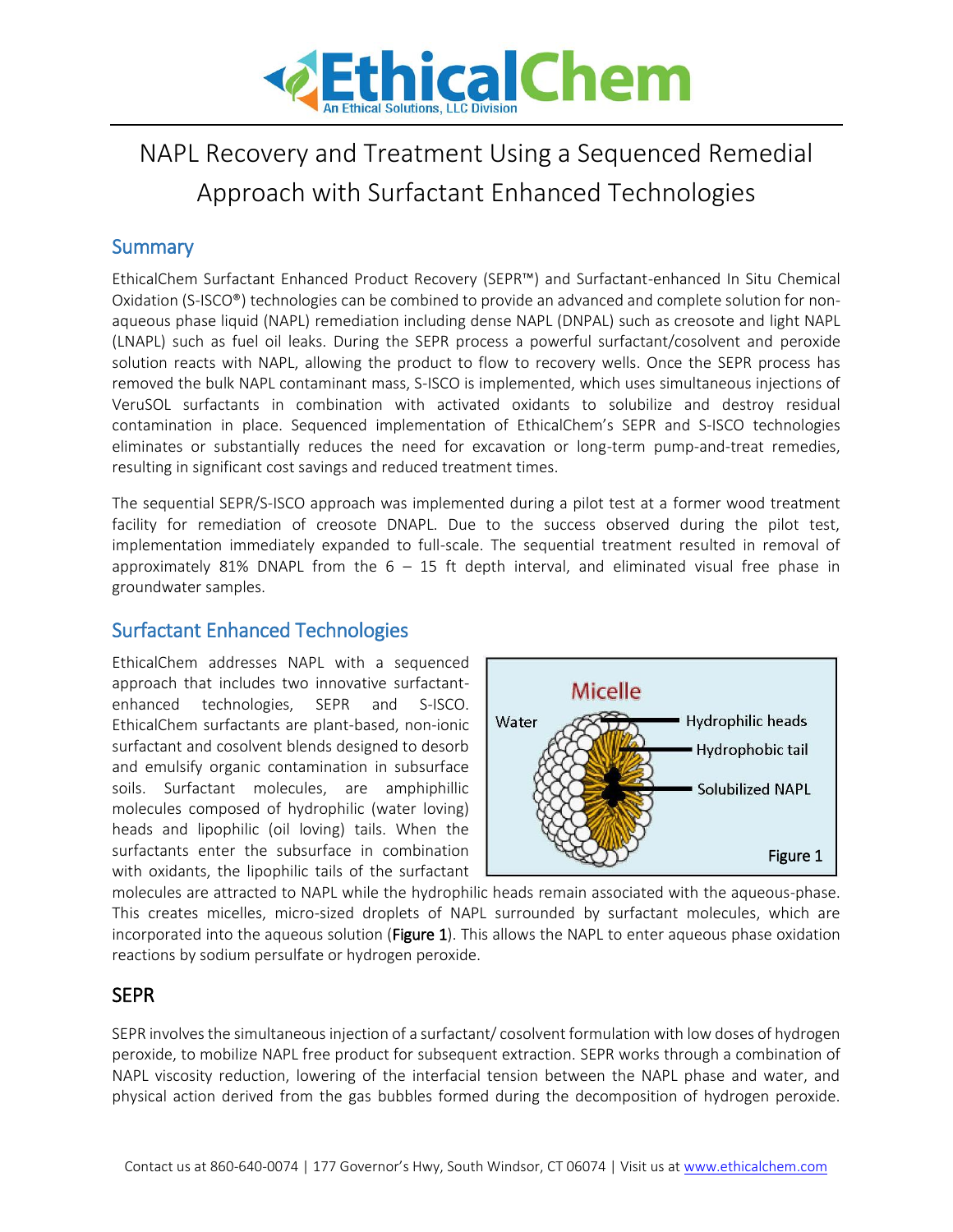Unlike the surfactants used during the SISCO process, which form strong emulsions with contaminants, surfactants used in the SEPR process form a weak emulsion that separates readily once the product is recovered. This property allows separation of the product from the recovered water for potential reuse or

disposal. Figure 2 (panel 2) illustrates the SEPR process where the large NAPL plume is targeted by the SEPR chemicals (surfactant and peroxide solution). The NAPL, and NAPL emulsion is removed via extraction wells.

# S-ISCO

Following SEPR extraction of the bulk contaminant mass, the S-ISCO process is implemented to address residual sorbed NAPL contamination. The S-ISCO chemicals work together by desorbing and emulsifying the residual contaminants (surfactants)



and simultaneously oxidizing them once they become available in the aqueous phase (oxidants). Figure 2 (panel 3) illustrates the injection of S-ISCO chemicals (surfactant and oxidant) to address residual contamination sorbed on the subsurface soil.

The S-ISCO emulsification process results in the formation of micelles. The formation of these tiny micelles, known as a micro-emulsion, substantially increases the surface area of NAPL exposed to the oxidant in the

aqueous phase. As the diameter of the emulsion particles decreases, the surface area of NAPL exposed to oxidants is magnified (Figure 3). This increase in surface area allows the NAPL to enter aqueous phase oxidation reactions by sodium persulfate or hydrogen peroxide. Additionally, this increased exposure of contaminant to oxidant significantly improves the overall effectiveness and efficiency of the oxidant, where a higher degree of contamination is readily available in the aqueous phase to partake in the oxidation process.

| <b>Emulsions</b><br>increase<br>contaminant by several orders of magnitude.<br>10'<br>10 | interface<br>oxidant<br>between<br>and<br>area                                                                      |
|------------------------------------------------------------------------------------------|---------------------------------------------------------------------------------------------------------------------|
| <b>NAPL</b><br>5'<br><b>Ground water</b>                                                 | Volume: 50 cubic feet<br>Surface Area: 220 square feet                                                              |
|                                                                                          | Volume: 50 cubic feet<br><b>Emulsion Diameter: 1 millimeter</b><br>Surface Area: 91,440 square feet                 |
|                                                                                          | Volume: 50 cubic feet<br><b>Emulsion Diameter: 1 micrometer</b><br>Surface Area: 91,493,000 square feet<br>Figure 3 |

## Field Case Study

#### *Summary*

A sequential treatment of EthicalChem patented Surfactant Enhanced Product Recovery (SEPR) and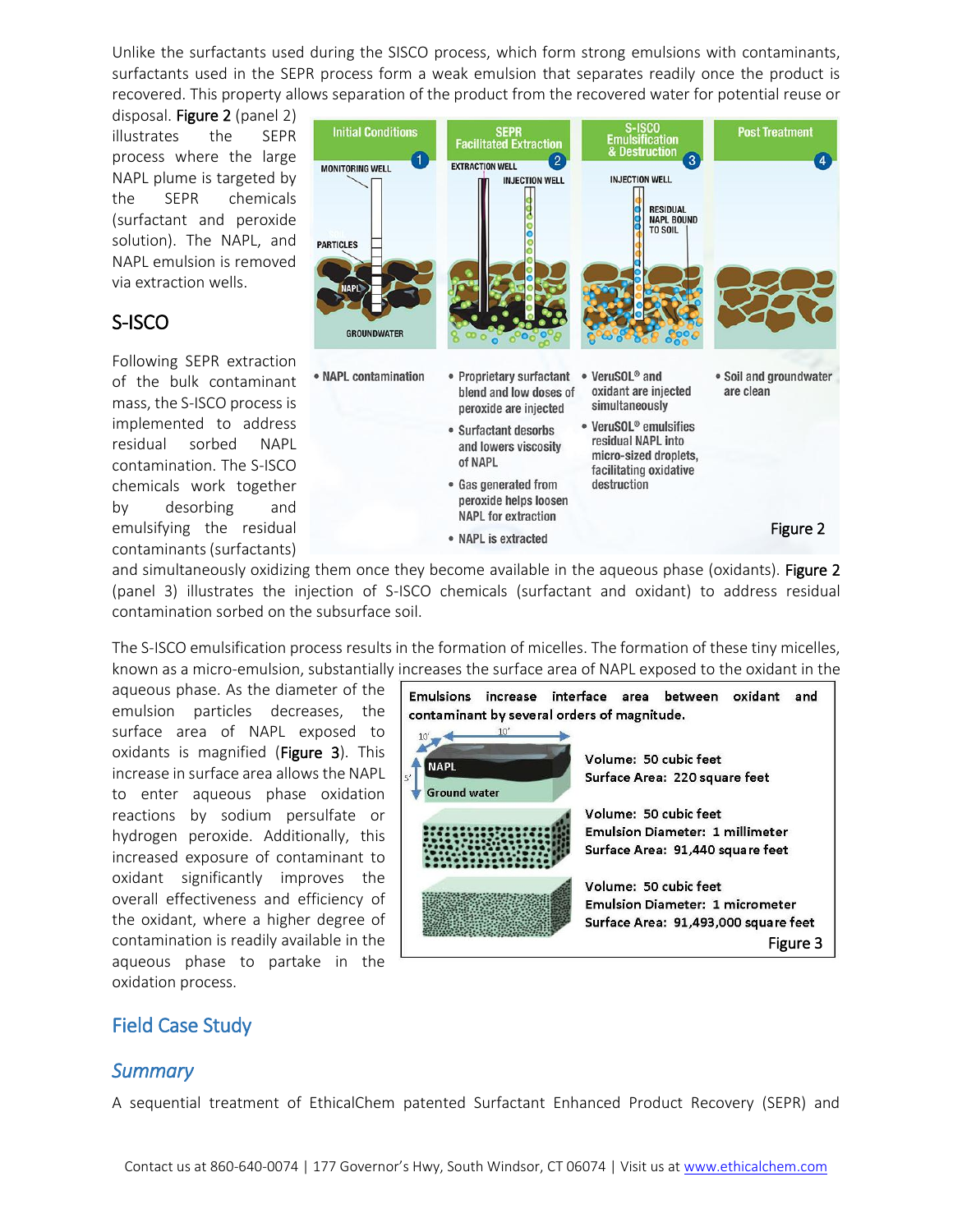Surfactant-enhanced In Situ Chemical Oxidation (S-ISCO®)<sup>1</sup> was completed at this former wood treatment facility for remediation of creosote DNAPL.

Implementation immediately expanded from a pilot test to full scale due to the successful results observed during the pilot test phase. The sequential SEPR and S-ISCO treatment resulted in removal of approximately 81% DNAPL impacts from the 6 – 15 ft depth interval, and elimination of visual free phase in post treatment groundwater samples.

## *Site Background*

The Seaboard Lumber site, located southwest of the town of Bridgeville, in Sussex County Delaware, is a former wood treatment facility, where wood products were treated with creosote, an oil-based preservative, generating two types of hazardous wastes – creoste waste and condensate wastewater. The condensate wastewater from the plant was gravity-red to an unlined lagoon which was removed from service in 1985. Following termination of processing activities, the top five feet of the lagoon sediments were excavated; however additional contaminated soil was left at depth.

Site investigations and evaluations conducted by the U.S. EPA and its contractors, identified that the majority of the contamination was present as dense non-aqueous liquid (DNAPL). A supplemental soil and groundwater investigation was conducted in 2008, during which DNAPL was identified at locations not previously investigated. A feasibility study, conducted by TetraTech, evaluated and approved a sequential treatment using SEPR followed by S-ISCO for remediation of this site.

#### *Implementation Design*

The initial field implementation was designed as a pilot test, however due to the successfully high volume of DNAPL recovery within the first two weeks of the project, the treatment area was immediately expanded, progressing directly into full scale. The full scale operation was two phases of sequenced SEPR/S-ISCO injections, where the Phase I treatment area was an expansion of the pilot test area and the Phase II treatment area was a further expansion of the Phase I area. SEPR injections at the site consisted of a combination of SEPR surfactants with hydrogen peroxide. The S-ISCO treatment process involved simultaneous injections of VeruSOL combined with iron activated sodium persulfate.

Overall, approximately 13,900 gallons of SEPR chemistry (1-10% surfactant with 4-8% hydrogen peroxide) was injected into the Phase I and Phase II treatment areas, and approximately 8,000 gallons of total fluid were extracted. A total of 30,000 gallons of S-ISCO chemistry (5-10 g/L VeruSOL with 50-100 g/L sodium persulfate) were injected into the treatment areas following the completion of the SEPR phase.

#### *Results*

 $\overline{\phantom{a}}$ 

During the SEPR injections DNAPL is desorbed and mobilized to recovery wells. The photographs in Figure 1 show fluid from extraction wells over time, where DNAPL extraction increase as the SEPR chemicals are introduced into the subsurface. On day 1 of injections, some emulsified product was recovered, as seen by the increased turbidity and dark color in the water sample. On day 2 product recovery increased, as seen by the distinguishable black layer in the sample. By day 3 onward, the extracted sample was dark black, indicating product flow.

<sup>1</sup> Ethical Solutions, LLC acquired the intellectual property developed by VeruTEK Technologies, in September 2014.